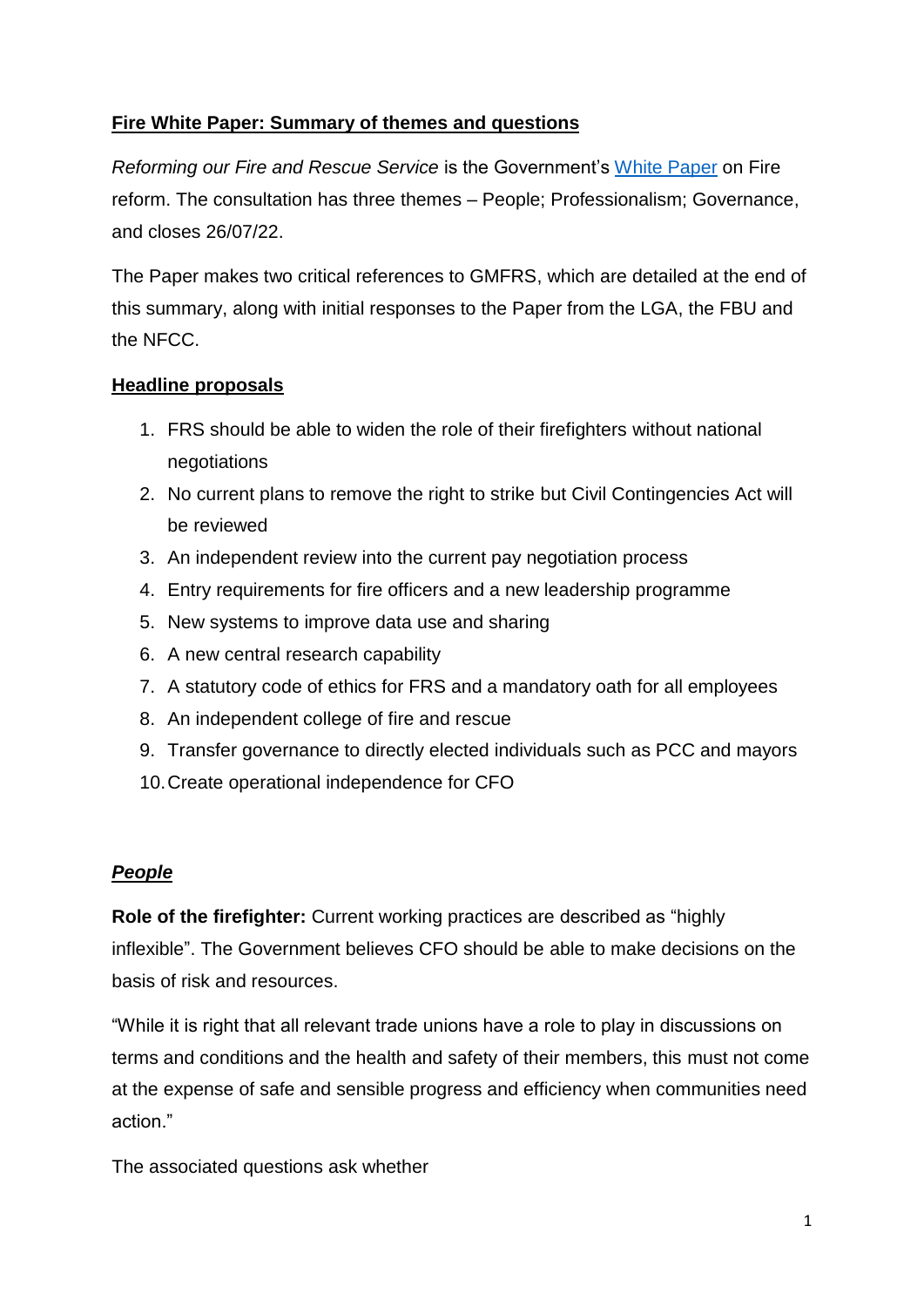- FRS should have flexibility to deploy resources beyond core duties (Q1)
- FRS should play an active role in supporting the wider health and public safety agenda (Q2)

**Industrial action:** The Government is not proposing to remove the right to strike, but "public safety needs to be ensured." The Home Office is reviewing the Civil Contingencies Act and will work closely with the NFCC to ensure each service has a robust business continuity plan that considers challenges, including the impact of industrial action.

The associated question asks whether:

• The Civil Contingencies Act provides sufficient oversight to keep the public safe in the event of strike action (Q3)

**Pay Negotiation:** The Government will commission an independent review into the current pay negotiation process and consider if it is fit "for a modern emergency service".

The associated question asks whether:

• The current pay negotiation arrangements are appropriate (Q4-5)

**Talent and development:** "HMICFRS found that services need to do more to support future leaders, and that diversity in senior leadership positions is even more limited than in the wider workforce."

The Government is concerned there are no standardised national progression routes or consistent levels of education or experience required for entry into roles. The Government will explore lessons from national talent and recruitment schemes such as Teach First, Police Now, Unlocked and the civil service's Fast Stream scheme model to establish high-potential development programmes.

The associated questions ask whether: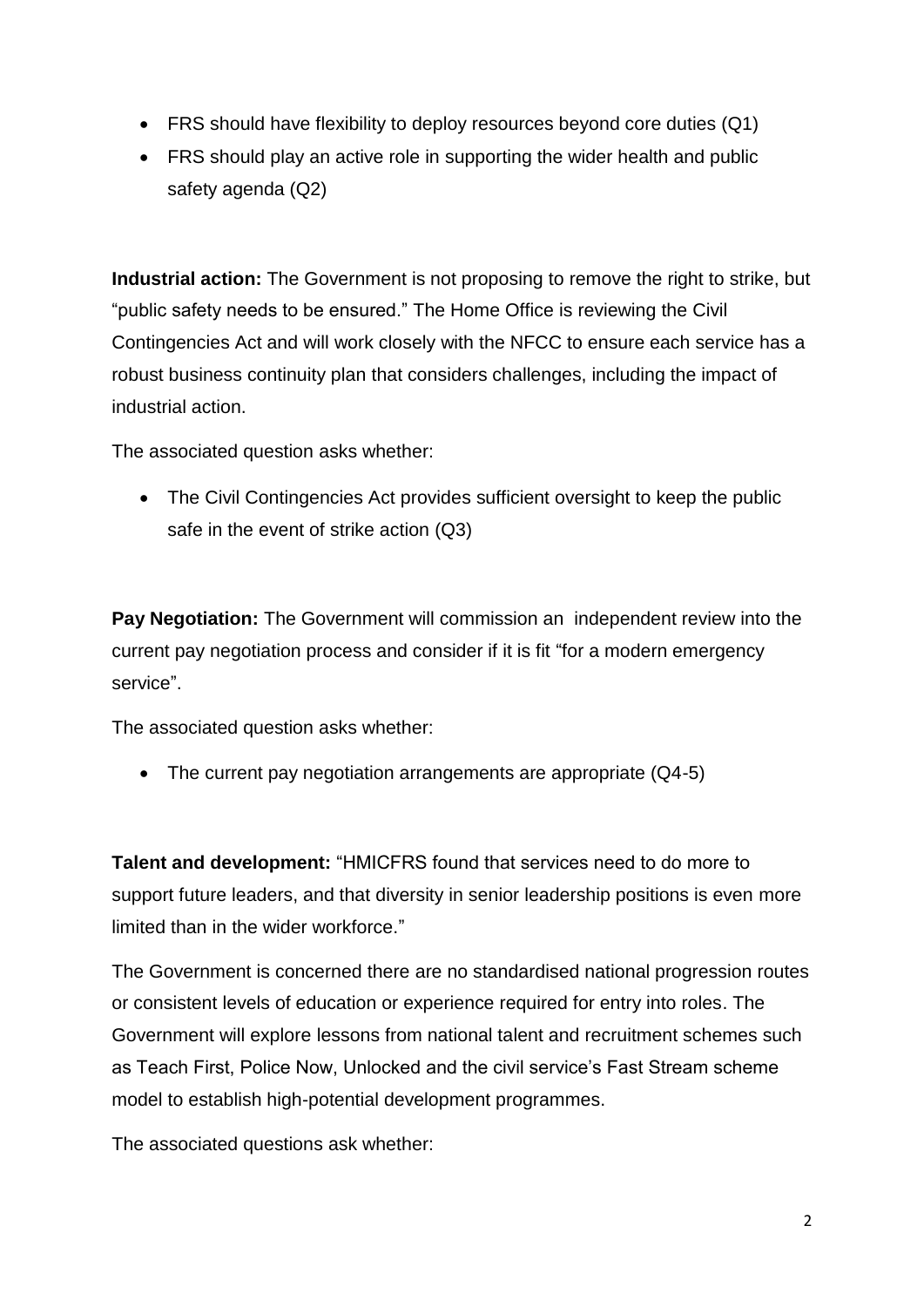- Consistent entry requirements should be explored for FRS roles (Q6-7)
- Other roles, in addition to station and area managers, would benefit from a direct entry and talent management scheme (Q8)

### *Professionalism*

**Leadership:** The Government wants to develop a mandatory 21st century leadership programme for progression to senior roles. There is not much detail on what this would like, but the Government is looking to apply the police Strategic Command Course model.

The associated questions ask:

- Should there be a new 21<sup>st</sup> century leadership programme  $(Q9-10)$
- Whether this should be mandatory for ACFO roles and above (Q11)

**Data:** Government wants FRS to use and share data more effectively.

The associated questions ask:

- Whether the activities below are priorities for FRS regarding data use (Q12)
	- o A national data analytics capability; Data-focused training; Consistent approaches to structuring data; Clear expectations for data governance; Securing data-sharing agreements (with local and national partners, including LRFs)
- What other activities would help improve the use and quality of FRS data (Q13)

**Research:** Government is proposing a central fire and rescue research capability that would collaborate with others including FRS; conduct and commission research; collate research undertaken elsewhere to avoid duplication of effort.

The associated questions ask:

• Whether the proposed approach meets the priorities for FRS research (Q14)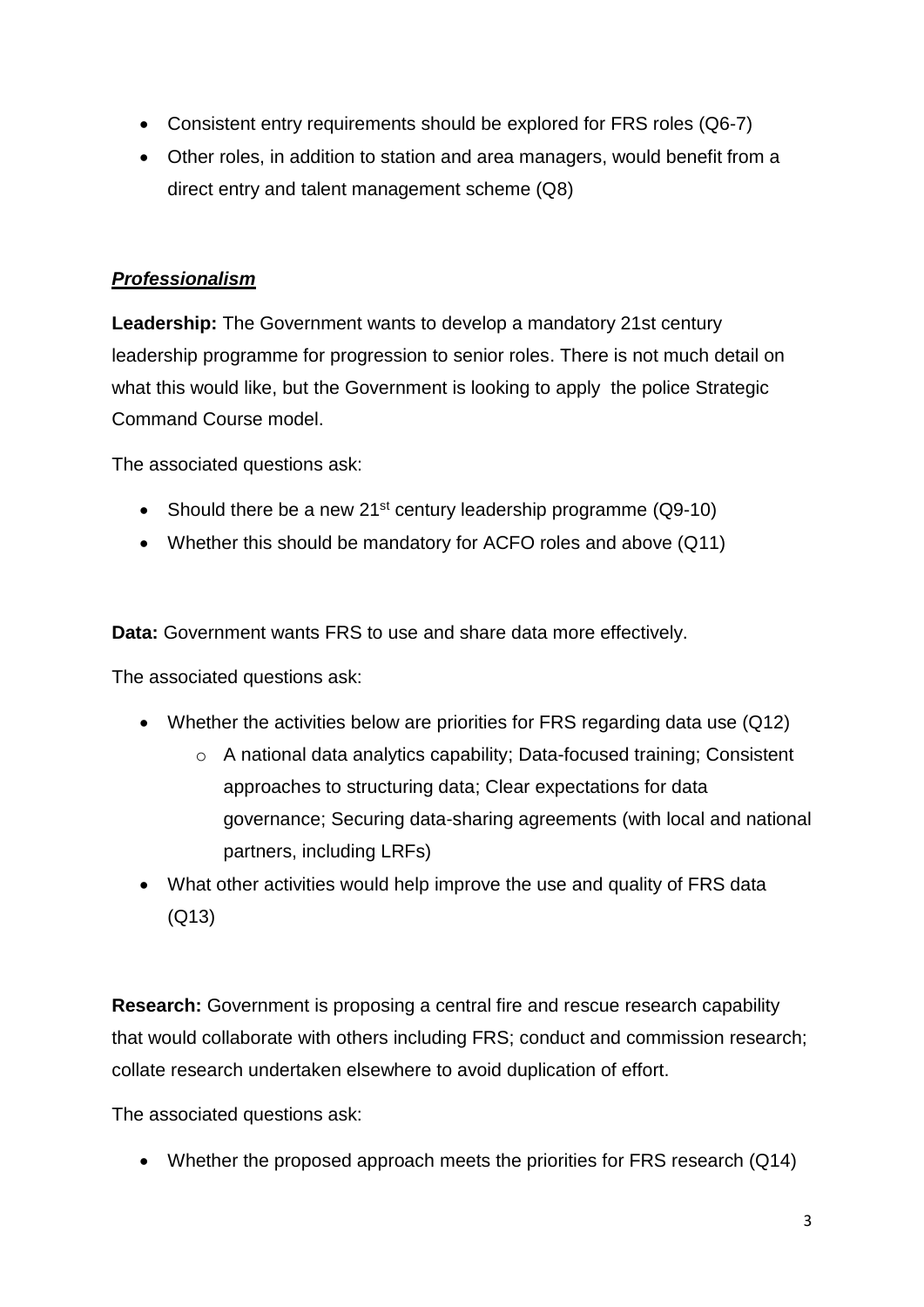• What other activities would help improve evidence and research (Q15)

**Clear expectations:** This section is not that clear and there are no associated questions. It refers to the importance of national guidance and standards.

**Ethics and culture:** The Government wants to address what HMICFRS calls "a toxic culture" in some FRS. It is proposing to create a **statutory code of ethics** for FRS, placed on services not individuals.

The associated questions ask whether:

- The Code should be made statutory (Q16) and whether this would help embed ethical principles (Q17)
- The duty to ensure FRS comply with the Code should be placed on "operationally independent chief fire officers" (Q18) and whether enforcement should be a matter for CFO to determine within their services (Q19)

The Government wants to introduce a **statutory oath** for all FRA employees which may include affirming such principles as acting with integrity; and supporting equality, diversity and inclusion. Breach of the oath would be an employment matter for the FRA, rather than a legal matter.

The associated questions ask whether:

- There should be an oath (Q20-21) and whether it would help embed the code of ethics (Q22)
- The oath should be mandatory (Q23) and whether a breach should be an employment matter (Q24)

Questions 25 and 26 ask whether the proposals in the *Professionalism* section are the right priorities and whether anything is missing that would improve professionalism.

**College of Fire and Rescue (CoFR):** The Government proposes a CoFR to be the independent body to support FRS improvement. The CoFR would aid FRS in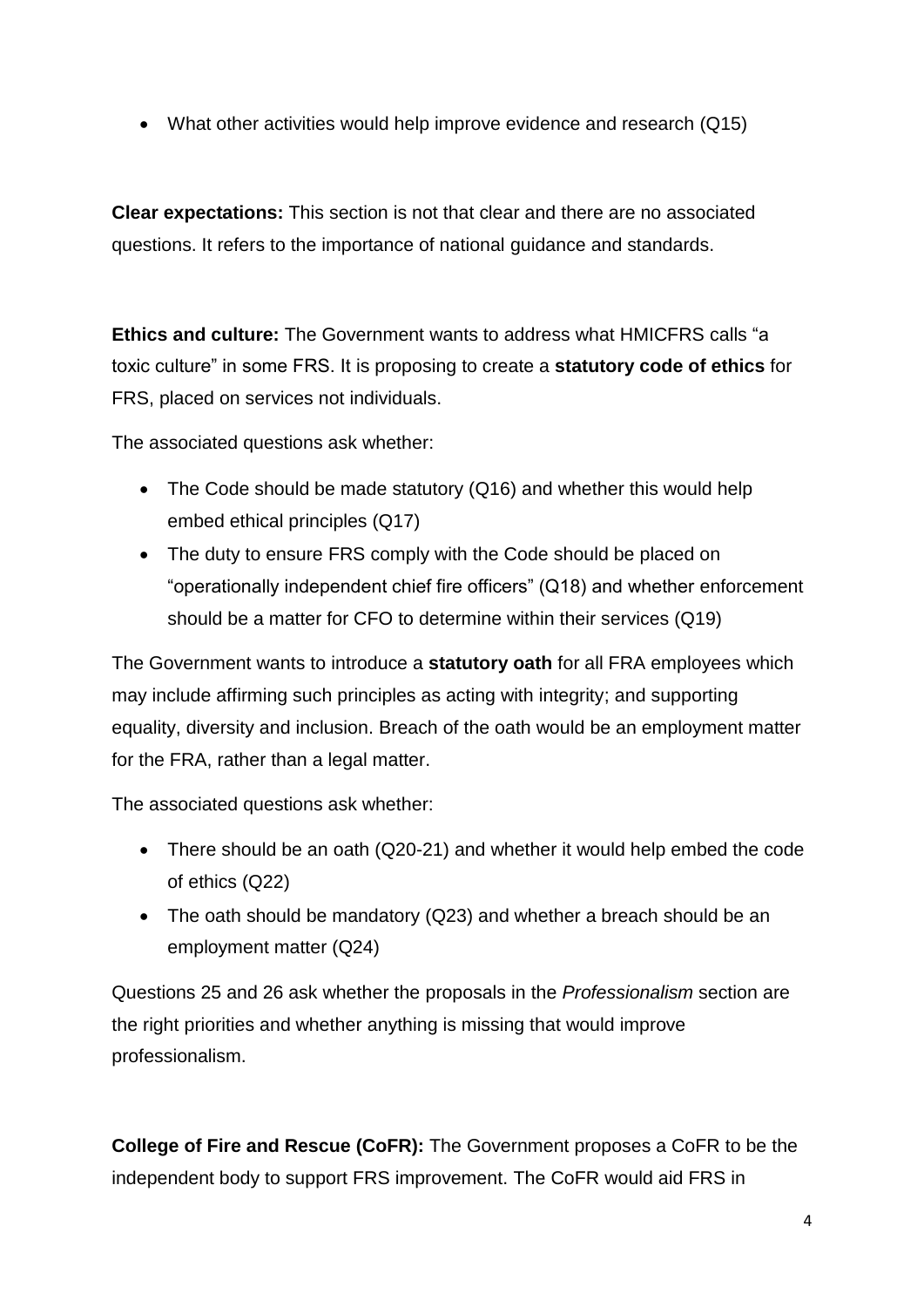implementing proposed reforms. The Government would like to hear from potential hosts to understand where the proposed college could be located. The proposed college will take on the functions currently undertaken by the Fire Standards Board. The independent CoFR could have the following remit:

- Leadership developing and maintaining Leadership Programmes and direct entry schemes
- Data providing a home for a strategic centre of data excellence
- Research housing a central research function
- Clear Expectations taking on responsibility for the creation of fire standards, building on the work of the Fire Standards Board
- Ethics powers to create and maintain the proposed statutory code of ethics and oath

The Government wants to ensure the CoFR has the power to further improve FRS and is considering giving it legislative powers. These could mirror the powers held by the College of Policing or could involve the extension to the College of Fire of the powers held by the Secretary of State under the FRS Act 2004. Legislative powers could include the power to issue statutory codes of practice.

The associated question asks whether:

 There should be an independent CoFR to "lead the professionalisation of FRS" (Q27-28)

# *Governance*

The Government's preferred governance model is based on the following criteria:

- A single, elected ideally directly elected individual who is accountable for the service rather than governance by committee
- A clear demarcation between the political and strategic oversight by this individual, and the operationally independent running of the service by the CFO
- The person with oversight has control of necessary funding and estates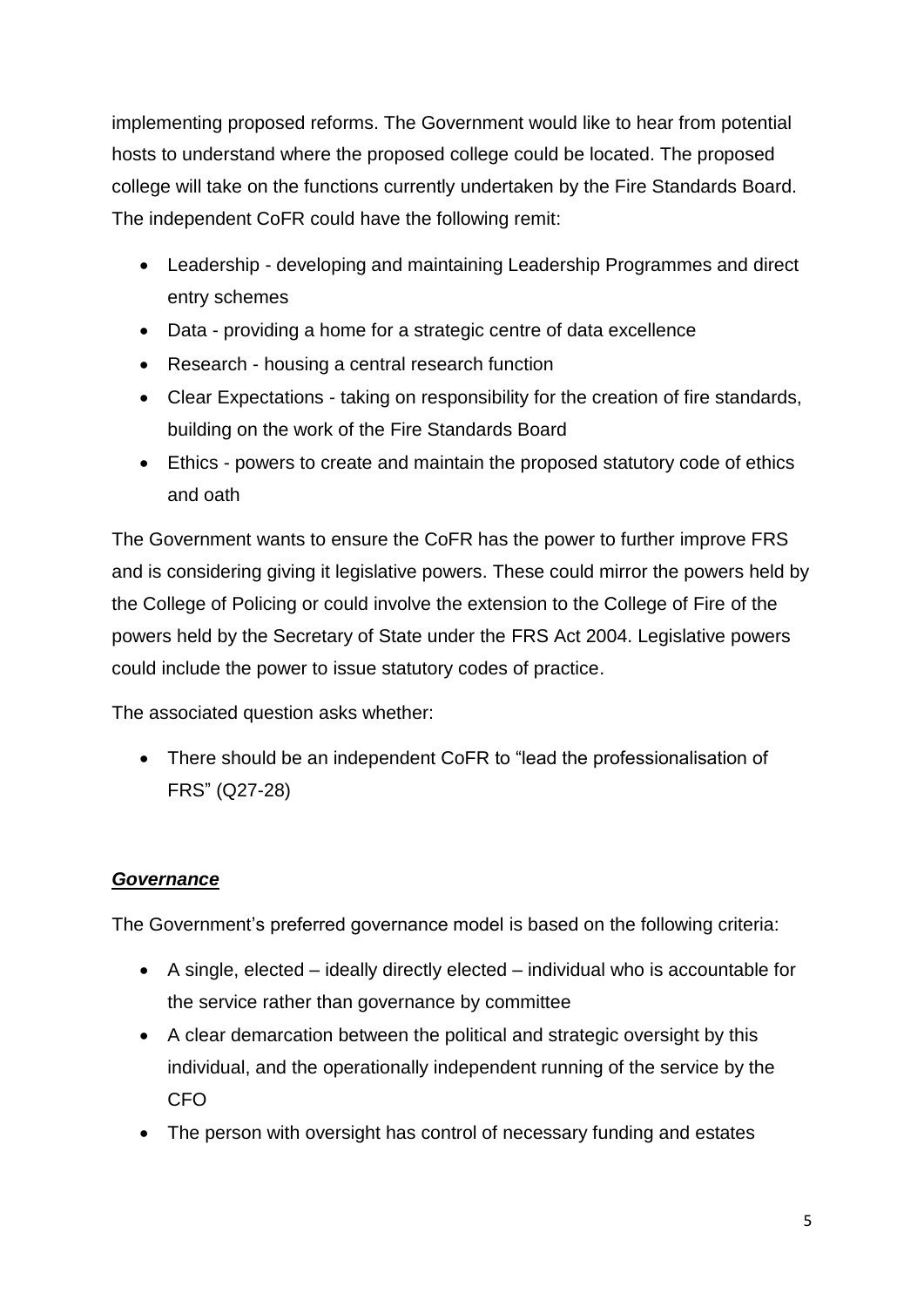Decision-making, including budgets and spending, is transparent and linked to local public priorities.

The Government is considering legislation that could set out the role and function of an FRA including its oversight and scrutiny functions, specifying how transparency objectives should be met, and clarifying the relationship between political oversight and operational decision making. If not in statute, this could be included in the Fire and Rescue National Framework.

The associated questions ask whether:

- The Government should transfer responsibility for FRS to a single elected individual (Q29) and what factors are relevant (Q30)
- Governance should be transferred to a directly elected combined authority mayor (Q31) or PCC (Q32), or whether it could be transferred to someone else such as an executive councillor (Q33-34)
- The legal basis for FRA should be strengthened and clarified (Q35-36)
- Boundary changes should be made so that FRS areas and police force / combined authority areas are coterminous (Q37)

Questions 38-39 are around ring-fencing Fire funding for county councils and unitary authorities.

# **Operational independence**

The Government is concerned that many CFO are "required to engage in prolonged negotiation at both the national and local levels on matters that should be within their operational responsibility." They are proposing operational independence for CFO and clear demarcation between the CFO and the Executive Leader along the following lines:

- *Executive leader*: Setting priorities; Budget setting; Setting precept; Setting response standards; Opening and closing fire stations; Appointment and dismissal of CFO.
- *CFO:* Appointment and dismissal of other fire service staff; Allocation of staff to meet strategic priorities; Configuration and organisation of resources;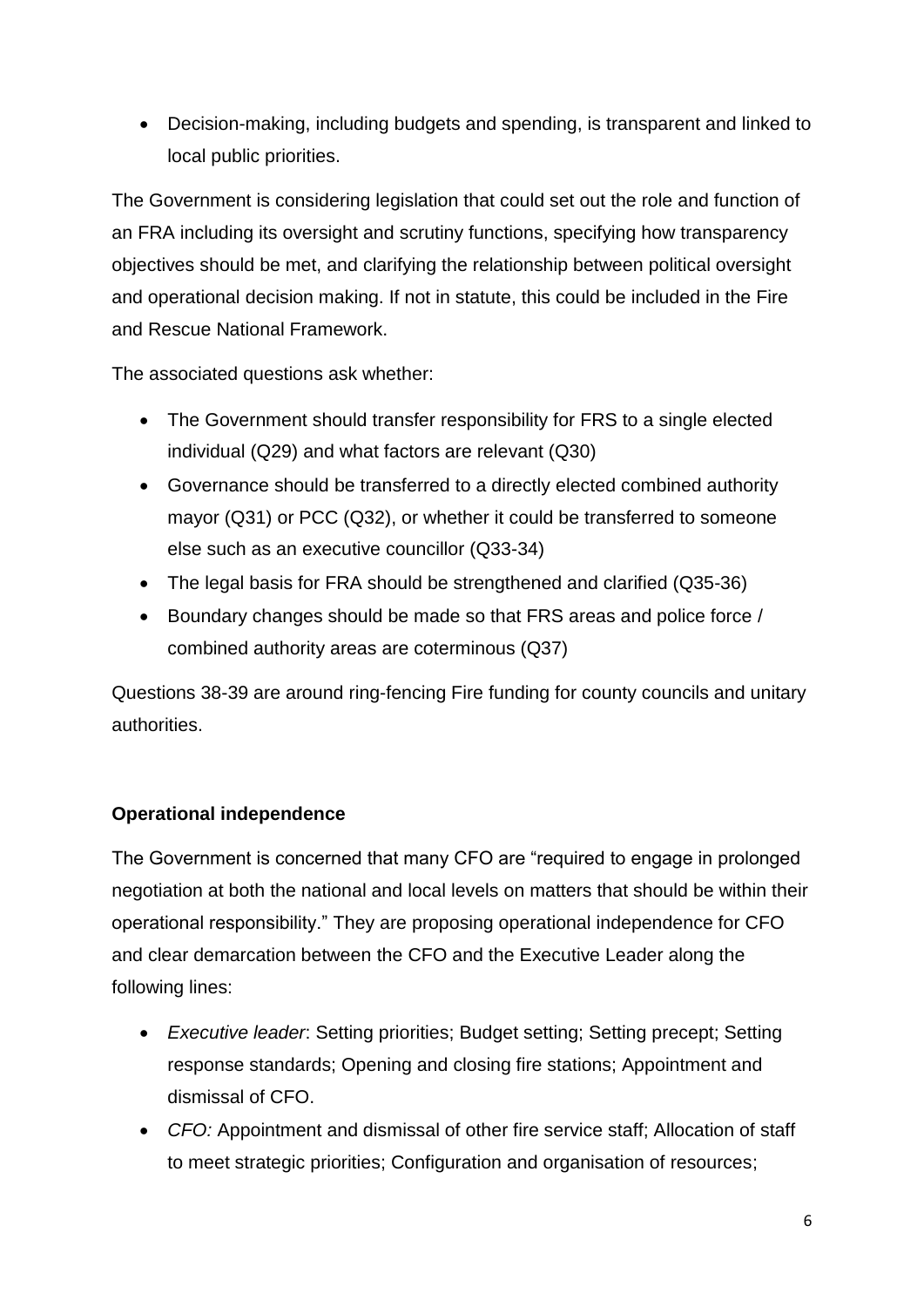Deployment of resources to meet operational requirements; Balancing of competing operational needs; Expenditure up to certain (delegated) levels.

The Government is also considering whether to legislate to make CFO corporations sole and therefore a legal entity in their own right. This could clarify their role and responsibilities, and make CFO the employers of all fire personnel. This would mirror the arrangement in policing.

The associated questions ask:

- If there is agreement for the proposed demarcation of roles and what factors are applicable (Q40-42)
- What factors should be considered when giving CFO operational independence (Q43)
- What factors should be considered if CFO were to be made corporations sole (Q44)

# **Risk management and strategic plans**

The Government wants to clarify the distinction between strategic and operational planning. They want a clear distinction between a strategic fire and rescue plan established by the FRA that sets priorities for the service on behalf of the public, and an operational plan that would become the responsibility of the CFO and would deal with how strategic priorities will be met and risks mitigated.

The associated questions ask whether:

- The responsibility for strategic and operational planning should be better distinguished (Q45)
- The strategic plan should be the responsibility of the FRA (Q46)
- The operational plan should be the responsibility of the CFO (Q47-48)